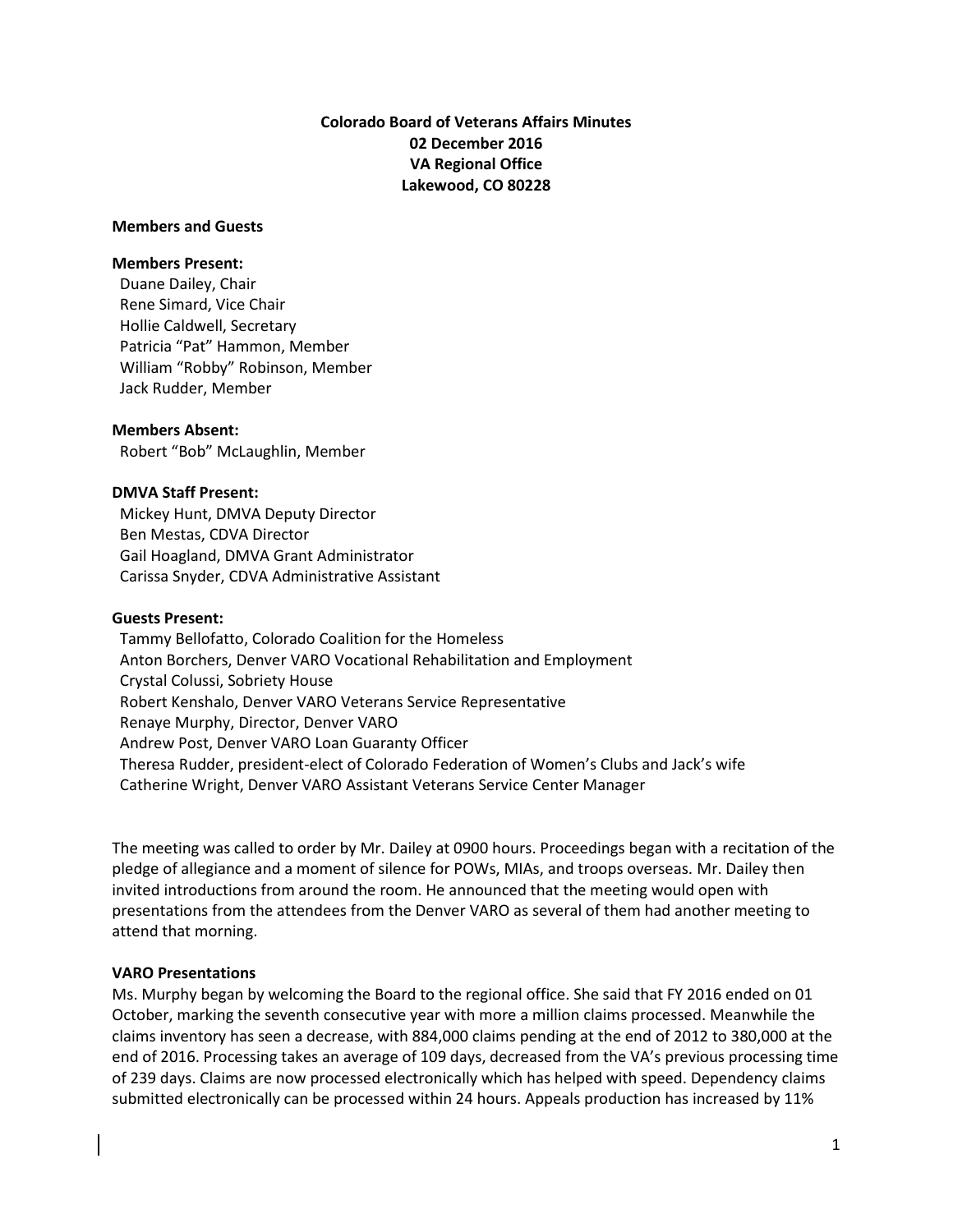over last year. Mr. Robinson inquired what the average processing time in for an appeal, but that information was not immediately available. Ms. Murphy also reported improvements with the VA 800 number, with the 60% blocked call rate not at less than one percent and the average wait time less than four minutes.

Mr. Post provided information from Loan Guaranty. The Denver VARO has shown 100% performance on all matrices in regard to the Native American Direct Loan program. The office works with 390 recognized tribes in the region and is required to provide outreach to all. This is the largest number of tribes encountered by any regional office. The next nearest is the Phoenix office with 160 tribes. Specially Adaptive Housing applications require contact within 30 days and the Denver VARO is 99.5 compliant with the timeline. The region's default resolution rate is 83.3%. Mr. Robinson asked what percentage of VA loans are in default. Mr. Post replied that it is 1.1% for this region, compared to a default rate of .89% for prime mortgages, 2.11% for FHA, and 6.9% for subprime. The region closed 94,000 loans in FY 2916, 28,000 of which were in Colorado. The average mortgage with a VA guaranty in Colorado was \$285,500. 411 Colorado properties were foreclosed.

Ms. Wright said that as of 13 May claims are processed through the National Work Queue, so claims can be worked at any regional office that has the availability. There is a current effort to balance the availability with geography, so while approximately 24% of the cases worked by the Denver VARO were Colorado veterans, that percentage is expected to increase to 60% in FY 2017. In FY 2016 the Denver VARO processed 20,115 original claims, 5,000 dependency claims and 1,700 appeals with a 97.1% accuracy rate. Ms. Murphy added that the Denver and the Cheyenne VAROs have the highest production rates in the country. Mr. Dailey said that veterans have complained about having VA calls cut off and inquired if there is a way for veterans to directly contact the Denver VARO. Ms. Wright said she would provide Mr. Mestas with the number for the Denver VARO front office so that is can be distributed to the Board. She also suggested that veterans who have questions for the VA try emailing their inquiries, since those must be responded to within five business days.

Mr. Borchers said that VR&E saw 478 positive outcomes in FY 2016. The census revolves since clients stay in the program from three to four years, but typically the yearly total is around 3,500. Mr. Simard asked what the current completion rate is. Mr. Borchers said that number is not tracked because goals differ, but they measure positive outcomes instead. Positive outcomes include employment, independent living, maximum rehabilitation, and continuing education. The goal for 2017 is to increase last year's positive outcome rate by 10%. The average income of veterans entering the program is \$600- \$800 a month, while the average income of those with a positive outcome is \$3,500-\$4,000 a month.

Mr. Hunt said the Colorado Joint Budget Committee meeting on 29 November evidenced a lot of interest among legislators in homeless veterans. The current estimate is that there are approximately 400,000 veterans in Colorado. Ms. Murphy agreed that homelessness is an ongoing concern and that the Denver VARO does have a homeless coordinator for the state. It is hoped that programs such as My VA and telehealth clinics helps to reach those homeless populations.

# **Approval of Minutes**

Mr. Dailey provided a correction to the meeting minutes from 09 November 2016 and the minutes were approved as corrected.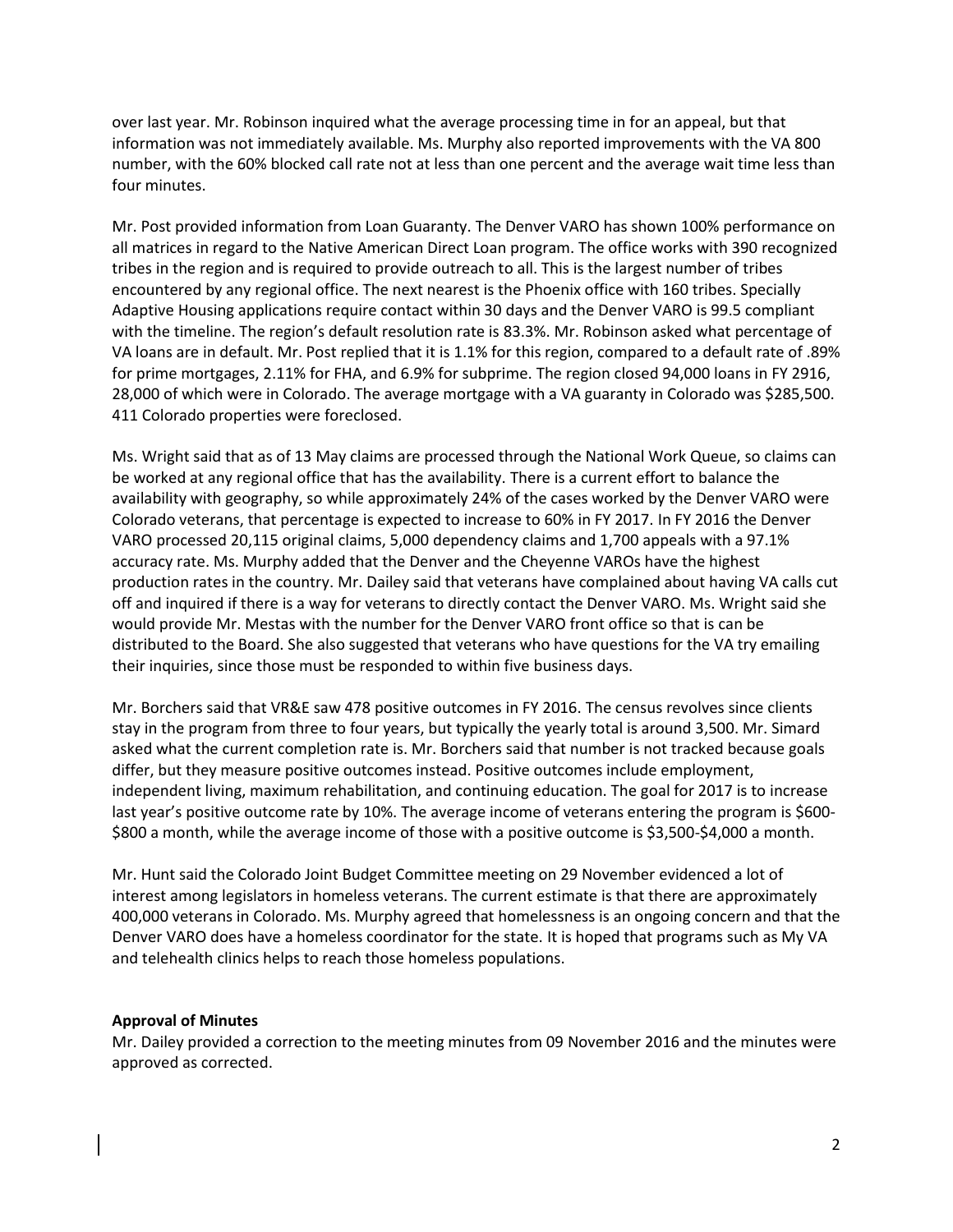## **Board Member Comments**

Mr. Robinson reported that the Veterans Community Living Center Board of Commissioners met at Homelake in November. The 75% rule continues to be an issue, with the example at Homelake of a waiting list of 17 people even though beds are available. Mr. Hint said that a teleconference was held with Senator Bennett's office on 30 November regarding this topic, and that DHS has provided the senator's office with a white paper. The next teleconference is scheduled for 26 January. The Board was willing to entertain a motion of support. Mr. Robinson moved that the Board support and pursue efforts to increase flexibility in waivers for state CLCs in regard to the 75% rule. Mr. Simard seconded and the motion carried.

Ms. Hammon reported that 20 schools in Eagle County and the surrounding area participated in Veterans Day programs and presentations. She was featured in a TV spot for the county cable network, in which she was able to discuss the Board and her role. This was also covered in a local paper and she will supply the link to the article. Eagle County Veteran Services has been supporting training classes for police and other first responders about how to react to veterans with PTSD and/or TBI who are in crisis.

Ms. Caldwell said that the Platte College School of Nursing now has a volunteer partnership with the Comitis Crisis Center in Aurora.

Mr. Simard thanked Mr. Robinson for speaking at the annual Veterans Salute in Aurora on 09 November. He reminded the Board of the current effort at DU to create a school of military psychology through the Sturm Family Foundation, and said that the plan includes a mental health clinic in Aurora for veterans their families. In conjunction with this effort, DU is offering matching funds for students using Yellow Ribbon funding.

Mr. Rudder said that the San Luis Valley has its annual Veterans Day Parade with participants ranging from the Honor Guard to Cub Scouts.

Mr. Dailey said the Veteran Day event at Snow Mountain Ranch in Granby had 370 in attendance, including CDVA Deputy Director Diane Ricci.

# **Community Providers**

Ms. Colussi reported that Sobriety House's Veterans Assistance Grant has helped the organization extend care to veterans who expended their VA benefit or otherwise cannot access care. Sobriety House offers both residential and outpatient care for substance abuse treatment, with case management for patients to help coordinate resources. Ms. Caldwell asked how the agency measure positive outcomes. Ms. Colussi said their measurements are sobriety, employment, housing, and community involvement.

Ms. Bellofatto said that at the last Board meeting she had promised to bring statistics from the homeless veterans reintegration program provided by the Colorado Coalition for the Homeless, also supported by a Veterans Assistance Grant. Since July 2016, the coalition has helped 70 veterans, 39 of whom are now employed. Besides direct employment assistance the coalition helps with tools, training, licenses, and clothing. They also participated in the Denver Stand Down in November. Ms. Colussi said that there were fewer veterans than expected in attendance at the Stand Down, but that may be attributed to the fact the Project Homeless had a job fair at the convention center on the same day. She asked for the Board's assistance to facilitate communication to avoid future conflicts, and Mr. Hunt offered the Department's support as well. Mr. Robinson asked if the number of homeless veterans in Colorado has